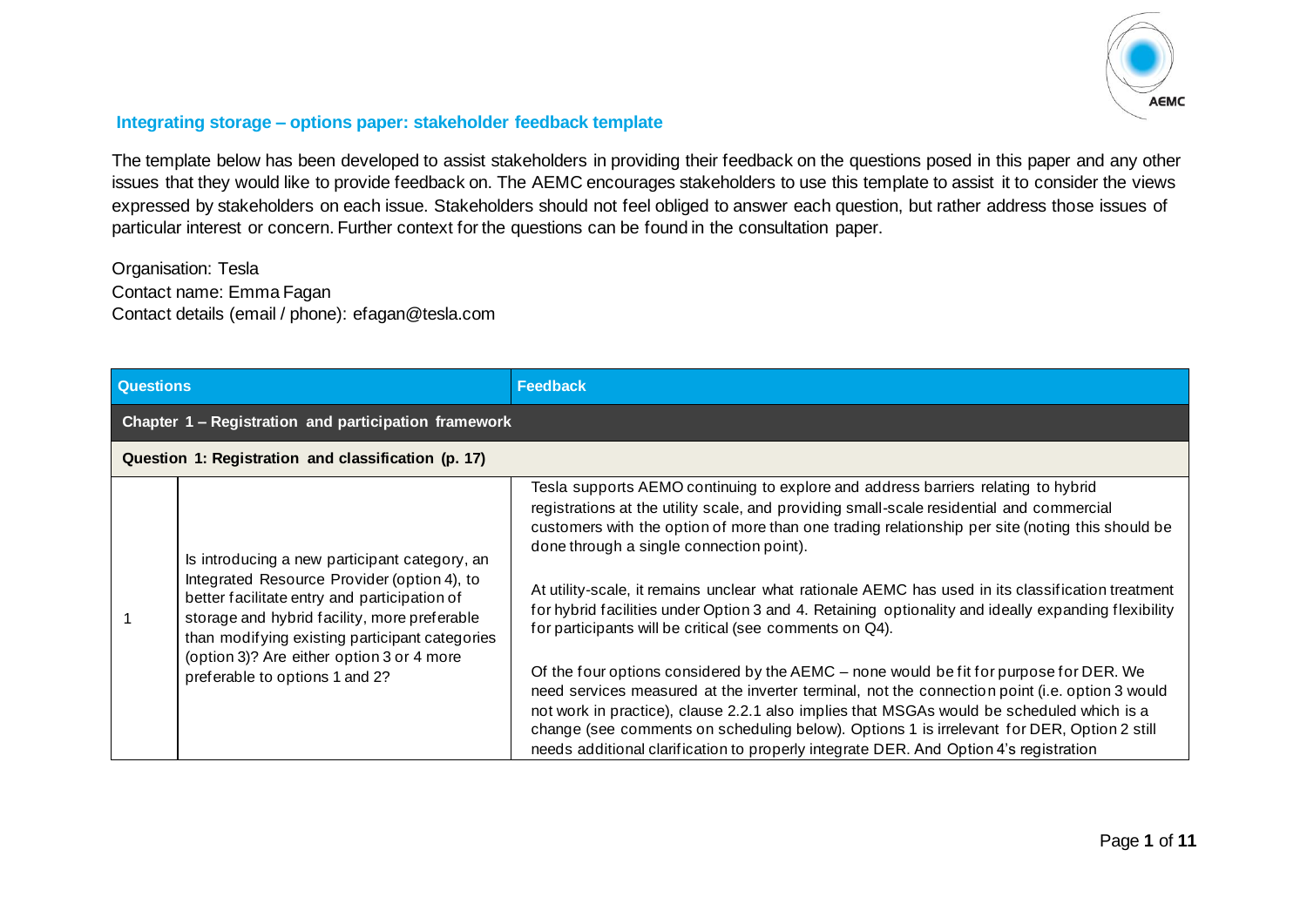

| <b>Questions</b> |                                                                                                                                                                                                                                              | <b>Feedback</b>                                                                                                                                                                                                                                                                                                                                                                                                                                                                                                                                                                                                                      |  |
|------------------|----------------------------------------------------------------------------------------------------------------------------------------------------------------------------------------------------------------------------------------------|--------------------------------------------------------------------------------------------------------------------------------------------------------------------------------------------------------------------------------------------------------------------------------------------------------------------------------------------------------------------------------------------------------------------------------------------------------------------------------------------------------------------------------------------------------------------------------------------------------------------------------------|--|
|                  |                                                                                                                                                                                                                                              | requirements have massive implications for the integration and operation of DER and VPPs<br>(per comments below).                                                                                                                                                                                                                                                                                                                                                                                                                                                                                                                    |  |
|                  |                                                                                                                                                                                                                                              | A significant risk with Option 4 is what appears to be an approach to mandate all aggregated<br>portfolios into dispatch as scheduled assets. This has huge implications for DER uptake and<br>impacting the customer value proposition directly. Operationally, work has not been done to<br>consider the details and flow-on impacts of this change. For example, for aggregators to be<br>included in dispatch:                                                                                                                                                                                                                   |  |
|                  |                                                                                                                                                                                                                                              | - What would be the minimum level of control required? What about proportion of load that is<br>not controllable (and hence un-schedulable)                                                                                                                                                                                                                                                                                                                                                                                                                                                                                          |  |
|                  |                                                                                                                                                                                                                                              | - How would AEMO dispatch across portfolios of small-scale assets?<br>- How could improved forecasting capability be used as an alternative to current scheduled<br>dispatch methods? (see AEMO VPP knowledge sharing reports for additional data)<br>- What additional costs/requirements would need to be introduced at site-level?                                                                                                                                                                                                                                                                                                |  |
|                  |                                                                                                                                                                                                                                              | Tesla considers before Option 4 is progressed, more work needs to be done to address these<br>threshold questions, ensuring that DER integration is considered differently to stand-alone<br>utility assets and is not forced into exiting frameworks that do not adequately fit. One approach<br>could see AEMC progress solutions for utility-scale assets ahead of DER requirements.<br>For example, we are supportive of the 'Scheduled lite' concept being further explored in the<br>P2025 work program as a potential new way to approach this with fewer obligations for DER<br>than the current scheduled category entails. |  |
|                  |                                                                                                                                                                                                                                              | Alignment with this rule change and the ESB's P2025 two-sided market work is welcome,<br>however given that both processes have/continue to run in parallel, it continues to be<br>challenging to provide instructive feedback on the interactions between them.                                                                                                                                                                                                                                                                                                                                                                     |  |
|                  | Question 2: Classifying MSGAs (p. 18)                                                                                                                                                                                                        |                                                                                                                                                                                                                                                                                                                                                                                                                                                                                                                                                                                                                                      |  |
| -1               | Do you agree that, if an Integrated Resource<br>Provider category (option 4) is established,<br>battery aggregators should use that category<br>and MSGAs should not be allowed to classify<br>storage units exempt from the requirements to | From first principles, AEMC should be seeking to remove barriers to participation of small-scale<br>assets, whether as individual behind the meter assets, or aggregated assets as part of a VPP.<br>We believe that it is important that the MSGA category adequately captures all technology types                                                                                                                                                                                                                                                                                                                                 |  |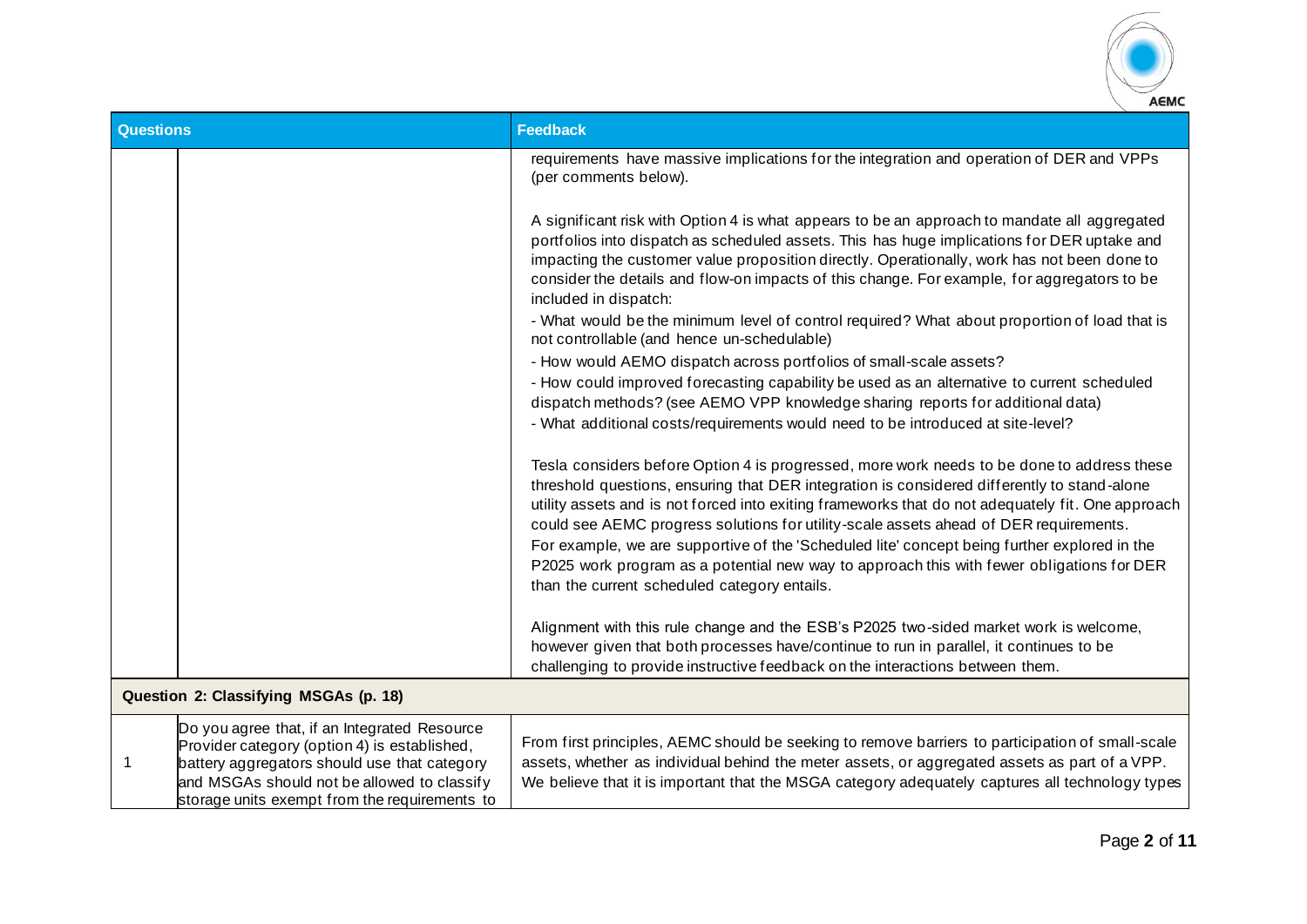

| <b>Questions</b>                                                                                                                         | <b>Feedback</b>                                                                                                                                                                                                                                                                                                                                                                                                                                                                                                                                                                                                                                                                                                                       |
|------------------------------------------------------------------------------------------------------------------------------------------|---------------------------------------------------------------------------------------------------------------------------------------------------------------------------------------------------------------------------------------------------------------------------------------------------------------------------------------------------------------------------------------------------------------------------------------------------------------------------------------------------------------------------------------------------------------------------------------------------------------------------------------------------------------------------------------------------------------------------------------|
| register as a Generator? And in that case,<br>should the current arrangements regarding the<br>provision of market ancillary services by | and adequately enables the MSGA to participate in all markets - subject to meeting relevant<br>technical requirements. So it is particularly important that MSGAs are able to provide FCAS.                                                                                                                                                                                                                                                                                                                                                                                                                                                                                                                                           |
| MSGAs be maintained?                                                                                                                     | Amending the MSGA category to enable MSGAs to participate in the FCAS markets will be an<br>important step forward (aligning with the aims of the ESB's 2SM work program), and will better<br>enable aggregation of mid-sized assets such as community storage assets. However, we do not<br>believe that any moves should be made to schedule aggregated DER (small or mid-size) until<br>more work is done through the ESB process.                                                                                                                                                                                                                                                                                                 |
|                                                                                                                                          | We also believe that it is critical that the MSGA mechanism does not become the default position<br>for aggregation of assets. There are many varied customer demographics and participants that<br>will participate under aggregation programs, and while Tesla is supportive of expanding the<br>MSGA classification to include the provision of FCAS, we do not think that the MSGA<br>classification will be broadly used for the aggregation of behind-the-meter distributed energy<br>resources (DER). In particular, we do not think that requiring the development of a separate<br>connection point is a feasible option for most residential customers due to additional costs,<br>complexity and future proofing of sites. |
|                                                                                                                                          | We believe that there are a number of quick wins that the AEMC can make to address outdated<br>regulatory barriers for a number of different aggregate customer types. These are outlined below.                                                                                                                                                                                                                                                                                                                                                                                                                                                                                                                                      |
|                                                                                                                                          | 1. Community storage assets                                                                                                                                                                                                                                                                                                                                                                                                                                                                                                                                                                                                                                                                                                           |
|                                                                                                                                          | At the moment a market gap exists in that battery storage assets <5MW and installed behind a<br>single connection point, cannot provide FCAS unless they register as individual assets. This<br>adds additional cost and complexity to the registration process. In addition, it means that assets<br>that are <1MW will never be able to participate in the FCAS markets as they will not be able to<br>meet the minimum 1MW bid requirements. Allowing aggregation of individual connection points<br>for the purposes of providing FCAS recognises that there is a gap that needs to be addressed,<br>and that these assets are capable of providing a quality FCAS response. It also ensures that                                 |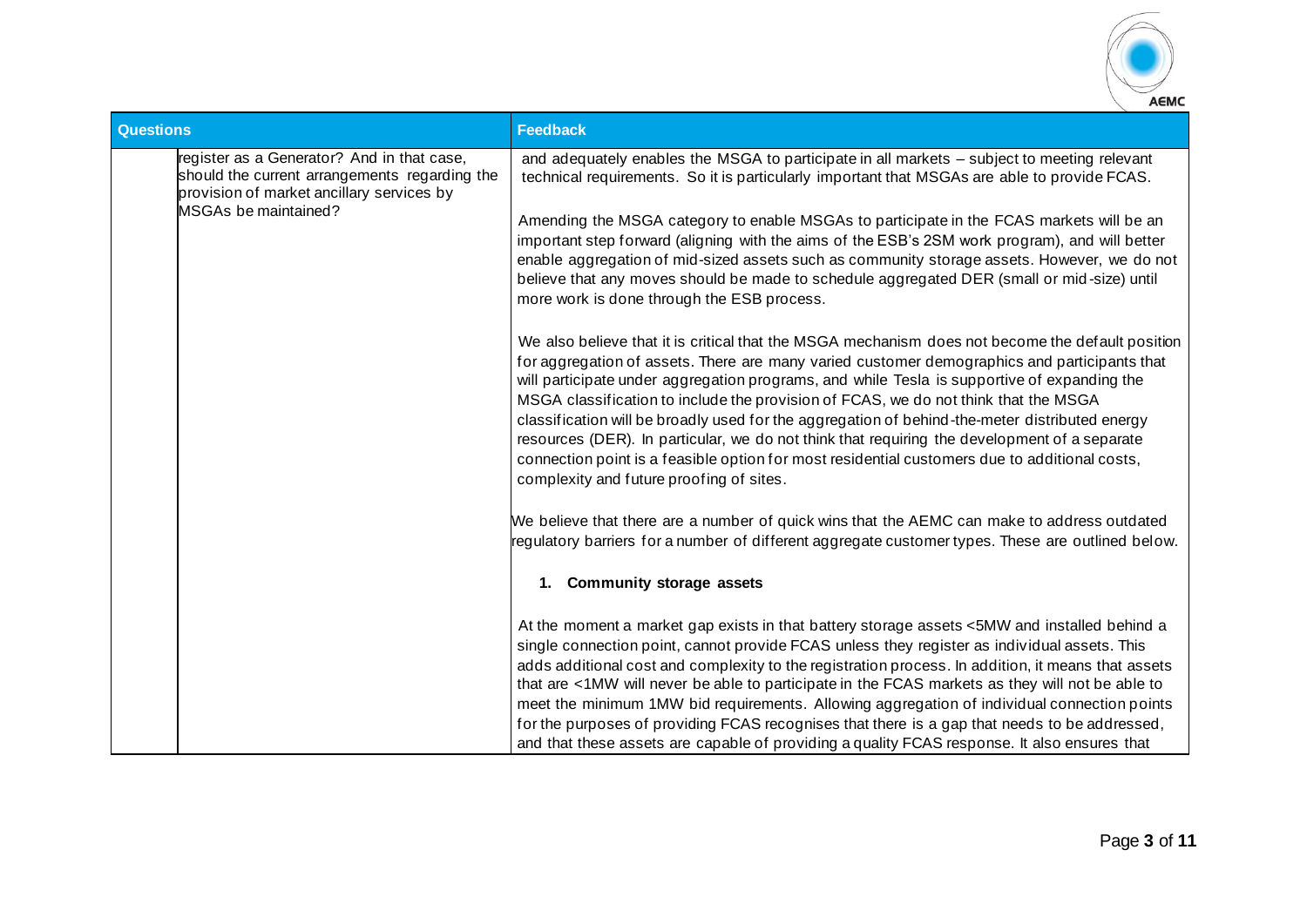

| <b>LONG</b>                                                                                                                                                                                                                                                                                                                                                                                                                                                                                                                                                                                                                                                                                                                                                                                                                                                                                                        |
|--------------------------------------------------------------------------------------------------------------------------------------------------------------------------------------------------------------------------------------------------------------------------------------------------------------------------------------------------------------------------------------------------------------------------------------------------------------------------------------------------------------------------------------------------------------------------------------------------------------------------------------------------------------------------------------------------------------------------------------------------------------------------------------------------------------------------------------------------------------------------------------------------------------------|
| assets that are technically capable of delivering a service are not locked out of individual<br>markets because of historical regulatory reasons.                                                                                                                                                                                                                                                                                                                                                                                                                                                                                                                                                                                                                                                                                                                                                                  |
| 2. Residential/ C&I VPPs - DER installed behind the customer connection point                                                                                                                                                                                                                                                                                                                                                                                                                                                                                                                                                                                                                                                                                                                                                                                                                                      |
| The continued ability of aggregated DER to provide FCAS will be highly dependent on a<br>favourable outcome of the current MASS review process which is being undertaken by AEMO.<br>Finalising the MASS review to codify the VPP trial arrangements is an immediate priority that will<br>ensure a seamless transition from trial arrangements to business as usual settings for VPPs.                                                                                                                                                                                                                                                                                                                                                                                                                                                                                                                            |
| The MASS review work should ensure that output is measured at the device terminal not at the<br>site connection point. This is the proposed approach for aggregating of DER under the MASS<br>consultation process that AEMO is currently working through. Any market changes need to be<br>consistent with this principle.                                                                                                                                                                                                                                                                                                                                                                                                                                                                                                                                                                                        |
| In respect of the future of aggregation of behind the meter systems we believe the following focus<br>areas need to be a priority:                                                                                                                                                                                                                                                                                                                                                                                                                                                                                                                                                                                                                                                                                                                                                                                 |
| • Design scheduling and forecasting requirements for aggregated DER. Structure requirements<br>around energy market participation in particular. Tesla supports a "scheduling-lite" approach<br>in principle, but the key will be in the detail and there are a number of areas that still need to<br>be worked through. Tesla recommends that consideration is given to the outcomes of the<br>AEMO VPP Demonstrations trials in developing what a scheduling-lite approach looks like.<br>We also suggest that any 'scheduled-lite' approach is trialed ahead of it being introduced -<br>this will also allow more alignment with learnings from AEMO VPP trials.<br>- Explore how forecasting requirement will be designed and how they interact with the<br>scheduling requirements. The VPP trial has demonstrated how hard it is to forecast the<br>performance of any storage asset 8 hours ahead of time. |
| • For most residential customers and behind-the-meter DER, a single connection point will be<br>the preferred approach to create an aggregation framework that is scalable across a range of<br>customer demographics. The costs of establishing a second connection point vary and can be<br>significant where re-trenching or other site development work is needed.                                                                                                                                                                                                                                                                                                                                                                                                                                                                                                                                             |
| 3. Residential/ C&I DER installed behind a separate connection point                                                                                                                                                                                                                                                                                                                                                                                                                                                                                                                                                                                                                                                                                                                                                                                                                                               |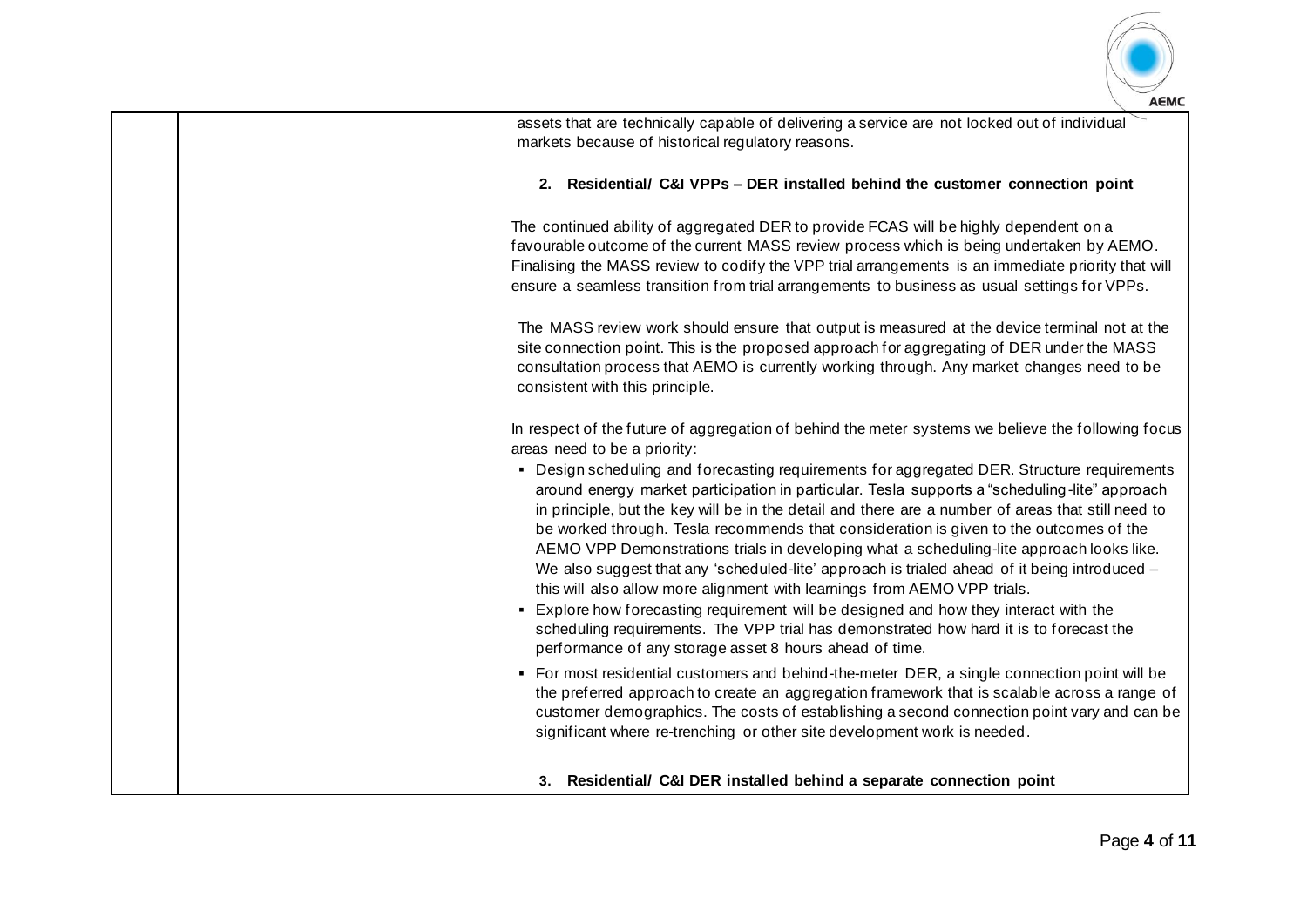

approach for most residential customers, we think that flexibility is going to be needed to allow for more innovative aggregation models and customer retail offers. As more customers are interested in installing DER and participating in VPPs, retailers and aggregators are likely to offer new customer arrangements. As an example, a retailer may own a number of residential solar and storage systems across rental properties for use within the electricity market. If a customer churns away from their retailer, or a new tenant moves in, then the retailer should have the option of transitioning these assets to a separate connection point and continuing to operate those systems under their existing market ID. In this instance this would allow those assets to be managed within a broader portfolio, and would be a far more preferable outcome than requiring the retailer to register as an SGA to operate those assets. Short-term recommendation: AEMO has already accepted that DER registered as ancillary services load at a load connection

While we note that in most instances a second connection point will not be the preferred

point can operate effectively as generation as well (effectively codifying the bi-directional capabilities of residential batteries). This position is outlined in the AEMO "Interim arrangements for FCAS". We believe that this approach should be expanded to include DER installed behind a separate connection point.

As the AEMC Options Paper is currently exploring options that go beyond the scope of the original rule change proposal, we believe it is also valuable to expand the current accepted treatment of DER installed behind a customer connection point, to also capture equivalent DER installed behind a separate connection point at the same property.

## **Additional clarifications**

Some further clarification would be helpful for how aggregation is treated –

What are the market changes associated with clarifying that MSGAs can aggregate small storage units? Is this clearing up a definitional issue in that the "small generating units" definition does not currently capture small scale storage, and would allow aggregate storage + renewable capacity to be registered (i.e. a connection point with 1MW solar + 1MW storage would be able to register as 2MW).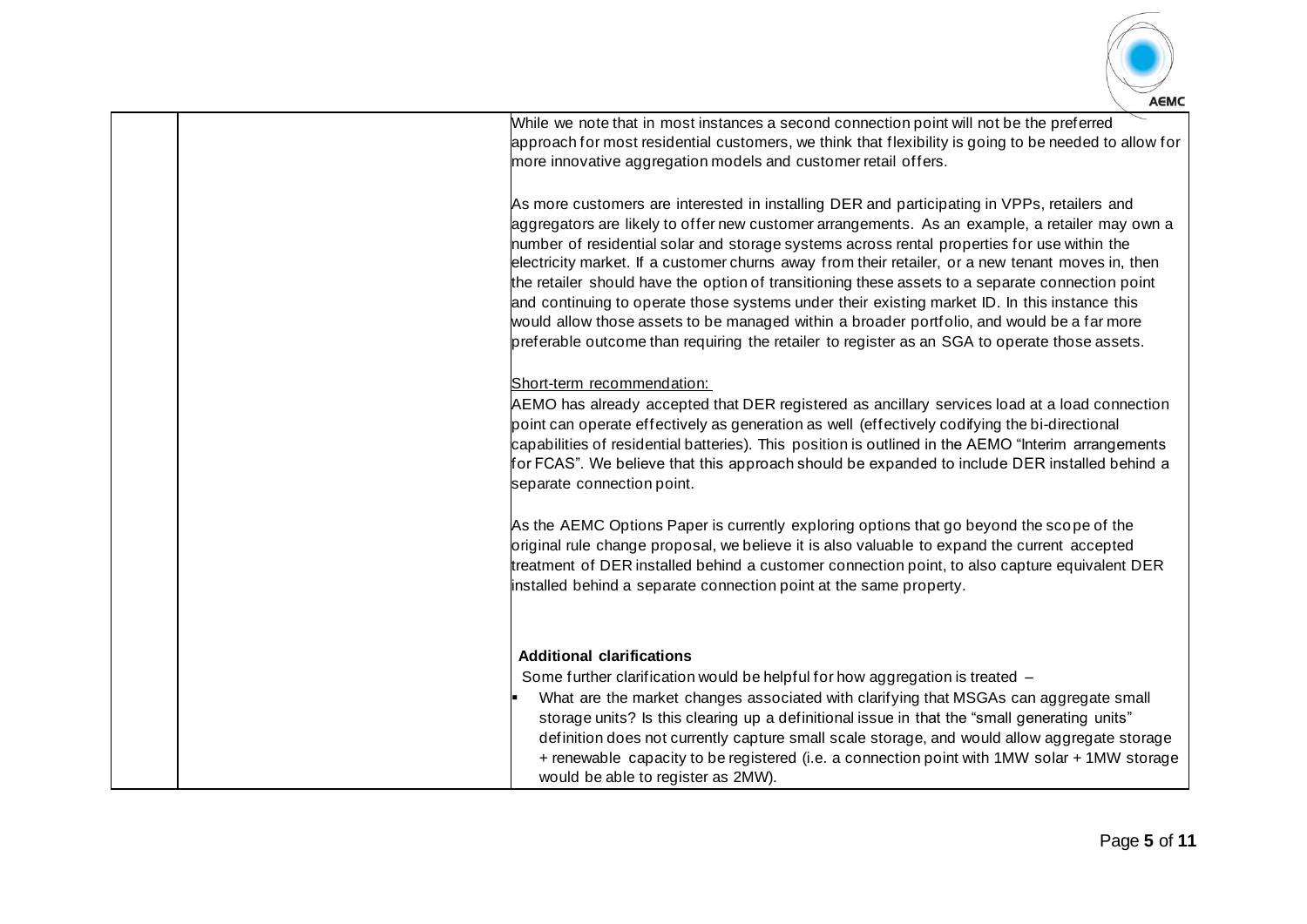

| <b>Questions</b> |                                                                                                                                                                                                                                          | <b>Feedback</b>                                                                                                                                                                                                                                                                                                                                                                                                                                                                                                                                                                                                                                                                                                                                                                                                                                                                                                                                                                                                                                                                                                                                                                                                                                                                                                                                                                                                                                                                                                                       |
|------------------|------------------------------------------------------------------------------------------------------------------------------------------------------------------------------------------------------------------------------------------|---------------------------------------------------------------------------------------------------------------------------------------------------------------------------------------------------------------------------------------------------------------------------------------------------------------------------------------------------------------------------------------------------------------------------------------------------------------------------------------------------------------------------------------------------------------------------------------------------------------------------------------------------------------------------------------------------------------------------------------------------------------------------------------------------------------------------------------------------------------------------------------------------------------------------------------------------------------------------------------------------------------------------------------------------------------------------------------------------------------------------------------------------------------------------------------------------------------------------------------------------------------------------------------------------------------------------------------------------------------------------------------------------------------------------------------------------------------------------------------------------------------------------------------|
|                  | Question 3: Existing storage participants (p. 19)                                                                                                                                                                                        |                                                                                                                                                                                                                                                                                                                                                                                                                                                                                                                                                                                                                                                                                                                                                                                                                                                                                                                                                                                                                                                                                                                                                                                                                                                                                                                                                                                                                                                                                                                                       |
| -1               | Should existing storage participants be<br>transitioned to a single participant category<br>(as they are currently registered as both a<br>Market Generator and Market Customer)?                                                        | As above, provided the new category establishes a better and more streamlined process for<br>registration/classification, the existing framework arrangements would be expected to become<br>redundant over time. If new categories introduce new barriers / remove flexibility and<br>functionality that is currently provided (e.g. 20 Price bands being reduced to 10), then existing<br>registration categories should be granted opt-in grandfathering arrangements for the lifetime of<br>existing assets. Providing flexibility for different commercial models and asset configurations will<br>be key to an effective registration and classification regime.                                                                                                                                                                                                                                                                                                                                                                                                                                                                                                                                                                                                                                                                                                                                                                                                                                                                |
|                  |                                                                                                                                                                                                                                          | There should not be any unnecessary cost or resource requirements for existing systems or<br>penalties for first-movers deploying storage in the NEM.                                                                                                                                                                                                                                                                                                                                                                                                                                                                                                                                                                                                                                                                                                                                                                                                                                                                                                                                                                                                                                                                                                                                                                                                                                                                                                                                                                                 |
|                  | Question 4: Scheduling of hybrid facilities (p. 20)                                                                                                                                                                                      |                                                                                                                                                                                                                                                                                                                                                                                                                                                                                                                                                                                                                                                                                                                                                                                                                                                                                                                                                                                                                                                                                                                                                                                                                                                                                                                                                                                                                                                                                                                                       |
| 1                | What proportion of a hybrid facility's sent-out<br>generation capacity would need to be<br>dispatchable for the whole of the hybrid<br>acility's sent-out generation to be able to follow<br>dispatch instructions, under a single DUID? | Before defining proportions, AEMC need to consider the rationale for reducing participant<br>flexibility in the registration and classification framework.<br>Is the AEMC proposing under option 3 & 4 that (for example) a 20MW storage asset co-located<br>with 100MW of wind /or solar assets would be grouped together as a single hybrid facility and<br>register together (either as a market generator or IRP)? The key concern would be how the<br>scheduled vs semi-scheduled classification then applies to the wind/solar component:<br>Would the entire facility effectively be a 20MW scheduled generator and load? (this has<br>significant commercial implications for project developments)<br>Or could it still be considered a combination between 20MW scheduled plus 100MW semi-<br>scheduled generator? Retention of this option is preferred. However, this would then require<br>consideration of appropriate connection and dispatch configurations. It would not be<br>particularly efficient to require some configurations of hybrid assets to have to navigate<br>opaque parent/child metering requirements or continue to seek exemptions for embedded<br>networks behind a single connection point.<br>That said, we strongly recommend a flexible approach is maintained for scheduling hybrid<br>facilities. A site with a mix of load, generation and storage may still want the flexibility to<br>retain/establish separate connection points in order for scheduling obligations to apply at asset |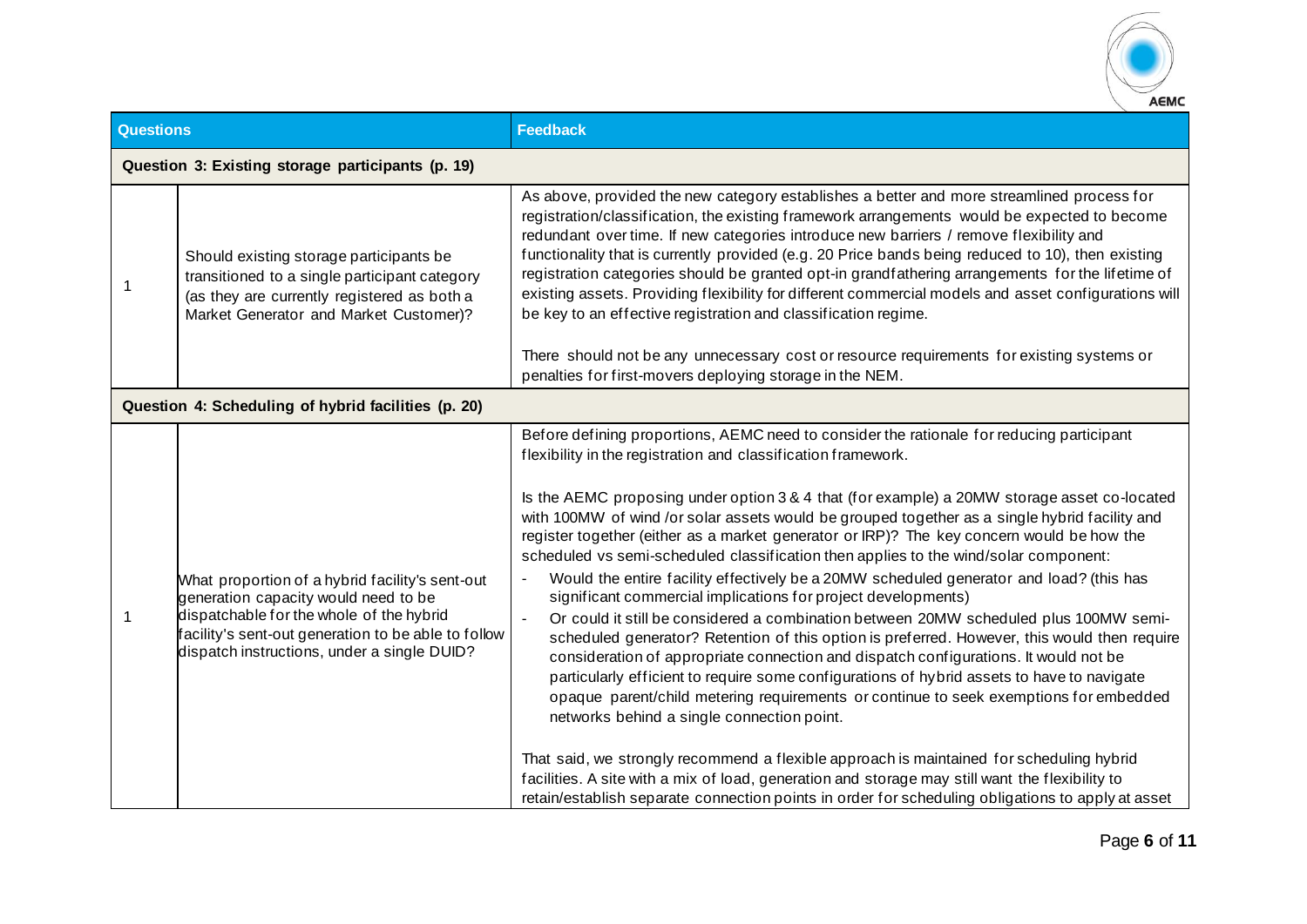

| <b>Questions</b> |                                                                                                                                                                                                                                         | <b>Feedback</b>                                                                                                                                                                                                                                                                                                                                                                                                                                                                                                                                                                                                                                                                                                                                                                                                                                                                                                                                                                                                                                                                                                                                                                                                                         |  |
|------------------|-----------------------------------------------------------------------------------------------------------------------------------------------------------------------------------------------------------------------------------------|-----------------------------------------------------------------------------------------------------------------------------------------------------------------------------------------------------------------------------------------------------------------------------------------------------------------------------------------------------------------------------------------------------------------------------------------------------------------------------------------------------------------------------------------------------------------------------------------------------------------------------------------------------------------------------------------------------------------------------------------------------------------------------------------------------------------------------------------------------------------------------------------------------------------------------------------------------------------------------------------------------------------------------------------------------------------------------------------------------------------------------------------------------------------------------------------------------------------------------------------|--|
|                  |                                                                                                                                                                                                                                         | level, rather than forcing a single scheduled hybrid facility (which some sites may also seek<br>based on their project specifications).                                                                                                                                                                                                                                                                                                                                                                                                                                                                                                                                                                                                                                                                                                                                                                                                                                                                                                                                                                                                                                                                                                |  |
|                  |                                                                                                                                                                                                                                         | However, regardless of the scheduling approach taken, we agree there is benefit in AEMC<br>looking to unlock the benefits that co-location provide - i.e. avoiding curtailment, optimising<br>excess renewable energy, minimising causer-pay liabilities across the facility etc.<br>Whilst a directional improvement on the hard-line 'all hybrid facilities are scheduled' approach,                                                                                                                                                                                                                                                                                                                                                                                                                                                                                                                                                                                                                                                                                                                                                                                                                                                  |  |
|                  |                                                                                                                                                                                                                                         | dynamic scheduling obligations still remove flexibility for existing assets and introduce additional<br>risk for proposed renewable energy projects that may seek to add storage (either upfront or as<br>retrofit).                                                                                                                                                                                                                                                                                                                                                                                                                                                                                                                                                                                                                                                                                                                                                                                                                                                                                                                                                                                                                    |  |
| 2                | Would a dynamic approach to scheduling<br>obligations, for example shifting between<br>scheduled and semi-scheduled obligations<br>based on the state of charge of the storage<br>unit, be appropriate, and how should this<br>operate? | Consideration also needs to be given to relative proportion of storage vs generation (as per<br>question above) - as a dynamic approach would never make sense when renewable capacity is<br>much larger than storage capacity (and individual projects would have different thresholds for<br>what does make sense). There is a real risk that these new classifications introduce additional<br>barriers to the integration of storage capacity at a time when its uptake is at a critical inflection<br>point (AEMO's 2020 ISP forecasts up to 19GW of storage is required to 2040) to support the<br>transition to a high-renewables grid.<br>We recommend retaining as much flexibility and optionality for project proponents to register<br>and classify their hybrid facilities based on what makes sense at the individual project level -<br>and ideally down to the individual asset level to provide maximum flexibility. This approach may<br>also avoid the additional complication that comes with switching between obligations based on<br>state of charge (or other metrics) - as this could occur frequently over corresponding dispatch<br>intervals and would there introduce additional forecasting complexities. |  |
| 3                | Could the same approach be taken to<br>scheduling load where storage is added to a<br>Market Customer's site, or should different<br>considerations apply?                                                                              | As above – it may be more optimal to consider storage assets as distinct from co-located<br>load/generation.                                                                                                                                                                                                                                                                                                                                                                                                                                                                                                                                                                                                                                                                                                                                                                                                                                                                                                                                                                                                                                                                                                                            |  |
|                  | Question 5: Number of price bands (p. 21)                                                                                                                                                                                               |                                                                                                                                                                                                                                                                                                                                                                                                                                                                                                                                                                                                                                                                                                                                                                                                                                                                                                                                                                                                                                                                                                                                                                                                                                         |  |
| -1               | Do you agree that 20 price bands would be<br>appropriate for grid-scale batteries or would<br>another number of bands be more<br>appropriate?                                                                                           | Yes. As Tesla has made clear through feedback provided throughout this consultation, we<br>believe that 20 price bands (at a minimum) should be maintained for storage assets - remaining<br>at parity with the existing dual registration model. A reduction in price bands for storage units<br>from the current 20 available would result in a market distortion whereby storage is effectively                                                                                                                                                                                                                                                                                                                                                                                                                                                                                                                                                                                                                                                                                                                                                                                                                                      |  |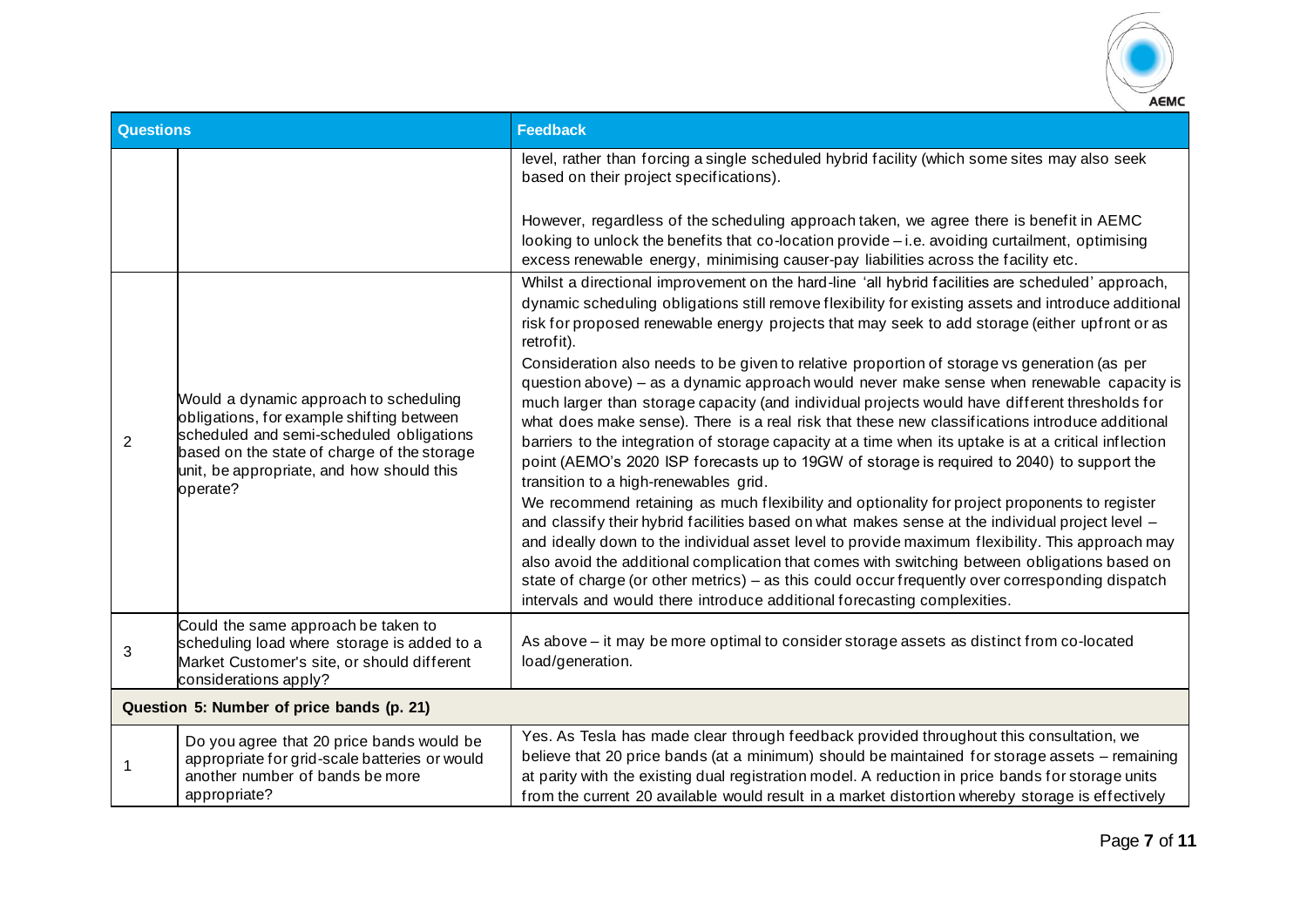

| <b>Questions</b>                          |                                                                                                                                                                                                                                 | <b>Feedback</b>                                                                                                                                                                                                                                                                                                                                                                                                                                                                                                                                                                                                                                                                                                                         |
|-------------------------------------------|---------------------------------------------------------------------------------------------------------------------------------------------------------------------------------------------------------------------------------|-----------------------------------------------------------------------------------------------------------------------------------------------------------------------------------------------------------------------------------------------------------------------------------------------------------------------------------------------------------------------------------------------------------------------------------------------------------------------------------------------------------------------------------------------------------------------------------------------------------------------------------------------------------------------------------------------------------------------------------------|
|                                           |                                                                                                                                                                                                                                 | limited to 5 price bands for bids on energy exported and 5 for energy imported. This would result<br>in significant reduction in bidding flexibility for storage assets.                                                                                                                                                                                                                                                                                                                                                                                                                                                                                                                                                                |
|                                           |                                                                                                                                                                                                                                 | Tesla is not willing to support this rule change if it includes a reduction in price bands available to<br>energy storage units from 20 to 10.<br>Conversely, Tesla would support consideration of additional price bands - e.g. 30 - to recognise<br>the move to a more dynamic and rapidly changing dispatch profile of assets.                                                                                                                                                                                                                                                                                                                                                                                                       |
|                                           |                                                                                                                                                                                                                                 |                                                                                                                                                                                                                                                                                                                                                                                                                                                                                                                                                                                                                                                                                                                                         |
|                                           | Question 6: Dispatching hybrid facilities (p. 21)                                                                                                                                                                               |                                                                                                                                                                                                                                                                                                                                                                                                                                                                                                                                                                                                                                                                                                                                         |
|                                           | Are there certain configurations of hybrid<br>facilities that cannot, or should not, be<br>dispatched at a single connection point?                                                                                             | As noted above, configurations where storage capacity only forms a small (individual projects<br>will each quantify this level differently) proportion of the total site capacity may present a<br>challenge when being classified and dispatched via a single connection point.                                                                                                                                                                                                                                                                                                                                                                                                                                                        |
| 2                                         | What benefits are achieved by dispatching a<br>hybrid facility at a single connection point, and<br>what issues arise?                                                                                                          | Tesla supports ongoing work in this area, and supports continued flexibility in respect of how to<br>best register variable renewable energy assets and co-located energy storage systems. As per<br>our previous responses to this consultation, we support continued refinement of the proposed<br>hybrid solutions. Specifically we support ongoing work on any hybrid approach that allows<br>developers to maintain optionality with semi-scheduled classifications, but which also can:<br>Provide fully firmed output from the co-located wind or solar plant;<br>Best enables storage asset to charge from the renewable plant as well as the grid; and<br>Reduces causer pays factors across the market participant portfolio. |
| Question 7: Performance standards (p. 22) |                                                                                                                                                                                                                                 |                                                                                                                                                                                                                                                                                                                                                                                                                                                                                                                                                                                                                                                                                                                                         |
| -1                                        | What issues may arise if performance and<br>access standards are set at the connection<br>point for hybrid facilities? Would these<br>standards need to be amended to provide<br>appropriate flexibility for hybrid facilities? | Tesla supports the proposed approach to address asymmetry in current standards between<br>consumption and generation and to implement a single set of performance standards for each<br>asset behind a connection point. Consideration will need to be given to how these new<br>performance standards will impact existing generator performance standards for a market<br>participant seeking to co-locate energy storage with an established wind or solar facility.                                                                                                                                                                                                                                                                 |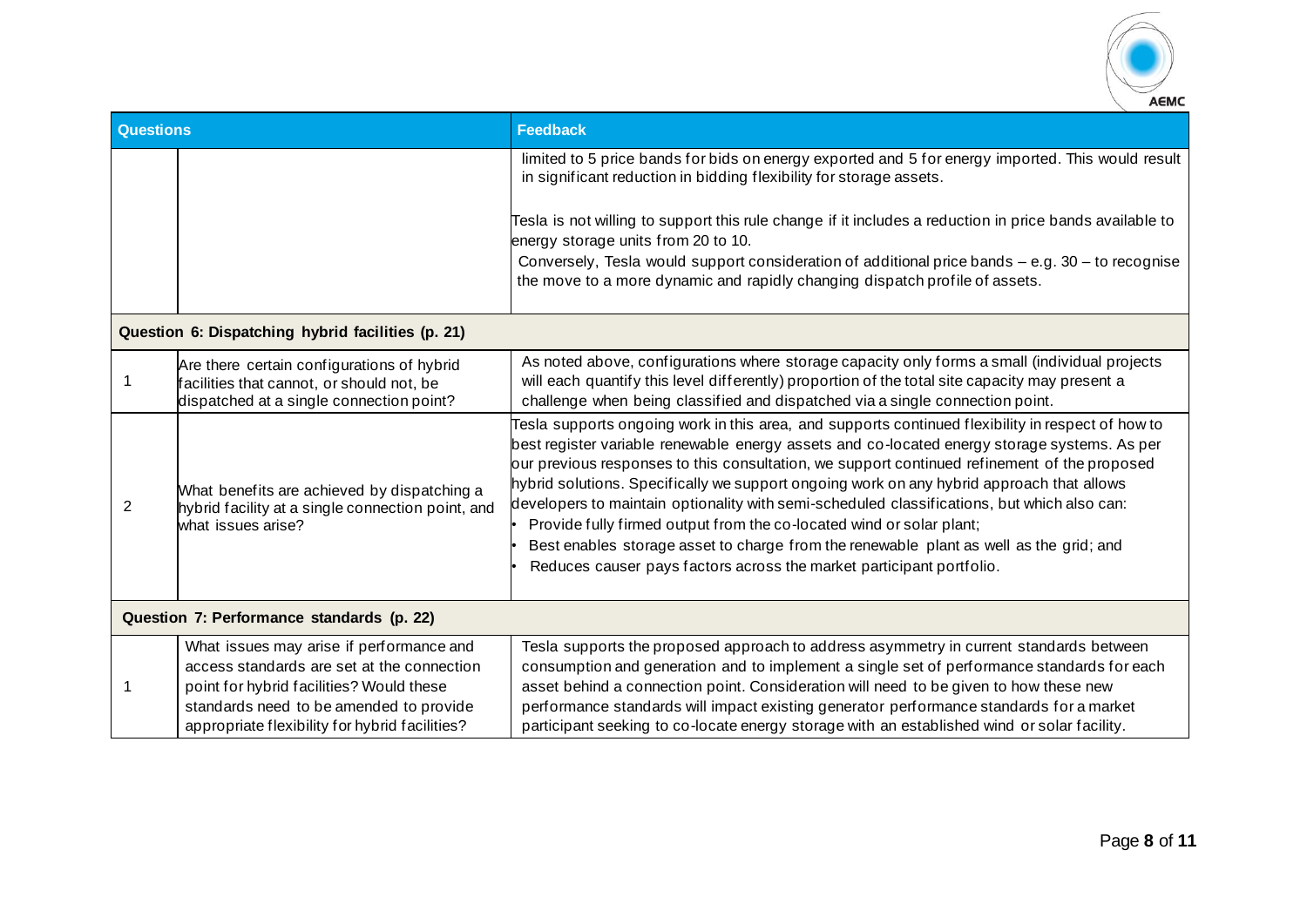

| <b>Questions</b>                                               |                                                                                                                                                                                                          | <b>Feedback</b>                                                                                                                                                                                                                                                                                                                                                                                                                                                                                                                                                                                                                                                                                                                                                                                                                                                                                                                  |  |
|----------------------------------------------------------------|----------------------------------------------------------------------------------------------------------------------------------------------------------------------------------------------------------|----------------------------------------------------------------------------------------------------------------------------------------------------------------------------------------------------------------------------------------------------------------------------------------------------------------------------------------------------------------------------------------------------------------------------------------------------------------------------------------------------------------------------------------------------------------------------------------------------------------------------------------------------------------------------------------------------------------------------------------------------------------------------------------------------------------------------------------------------------------------------------------------------------------------------------|--|
| Chapter 3 - Recovery of non-energy costs                       |                                                                                                                                                                                                          |                                                                                                                                                                                                                                                                                                                                                                                                                                                                                                                                                                                                                                                                                                                                                                                                                                                                                                                                  |  |
|                                                                | Question 8: Options for the recovery of non-energy costs (p. 27)                                                                                                                                         |                                                                                                                                                                                                                                                                                                                                                                                                                                                                                                                                                                                                                                                                                                                                                                                                                                                                                                                                  |  |
|                                                                | Which option do you consider to be the most<br>appropriate for the recovery of non-energy<br>costs from market participants? Please provide<br>detail on why it would be the most appropriate<br>option. | Tesla supports any approach that will address asymmetry between energy exports and imports<br>for the purpose of calculating participant fees, charges and non-energy costs (i.e. some variant of<br>option 3). At a minimum there should be consistency between participants and technology types<br>to level the playing field between different market participants.                                                                                                                                                                                                                                                                                                                                                                                                                                                                                                                                                          |  |
| 2                                                              | Are there any other factors the Commission<br>should consider when deciding how non-<br>energy costs should be recovered from market<br>participants?                                                    | The AEMC should note that application of these fees across all market customers and<br>generators may have unintended consequences for distributed energy resources (DER),<br>including VPPs and other flexible market participants. As such, Tesla urges caution in applying<br>this same approach at all layers.                                                                                                                                                                                                                                                                                                                                                                                                                                                                                                                                                                                                               |  |
| 3                                                              | Are there any implementation issues the<br>Commission should consider?                                                                                                                                   | The other major issue for storage is treatment of T/DUOS costs. Ongoing network usage costs<br>by utility scale storage is a key operational consideration for project developers looking to<br>connect storage assets, and as such Tesla supports the proposal to codify the exemption from<br>T/DUOS charges for grid connected storage assets.<br>Applying a consistent exemption across both TUOS and DUOS assets is vital to optimising the<br>operation of batteries on the distribution network. Utility scale storage connected at the<br>distribution level can provide valuable localised services, and applying DUOS costs to these<br>systems have a significant negative impact on the business case of these assets.<br>It is imperative that any proposed change to network use of system charges consider the role<br>that energy storage assets play in supporting networks and in reducing total system costs. |  |
| Chapter 4 - Additional issues relating to storage              |                                                                                                                                                                                                          |                                                                                                                                                                                                                                                                                                                                                                                                                                                                                                                                                                                                                                                                                                                                                                                                                                                                                                                                  |  |
| Question 9: Network service provider connection points (p. 34) |                                                                                                                                                                                                          |                                                                                                                                                                                                                                                                                                                                                                                                                                                                                                                                                                                                                                                                                                                                                                                                                                                                                                                                  |  |
|                                                                | Do you support the solution outlined in this<br>options paper for resolving the potential issues<br>with establishing standards for NSP owned<br>energy storage?                                         | Tesla agrees that NSP-led investments in non-network solutions such as battery storage are<br>likely to increase across the NEM. However, further context on the need for AEMO to play a role<br>in approving technical connection standards would be valuable as if this is an edge case of<br>commercial operations, a guideline may be sufficient to address potential conflicts.                                                                                                                                                                                                                                                                                                                                                                                                                                                                                                                                             |  |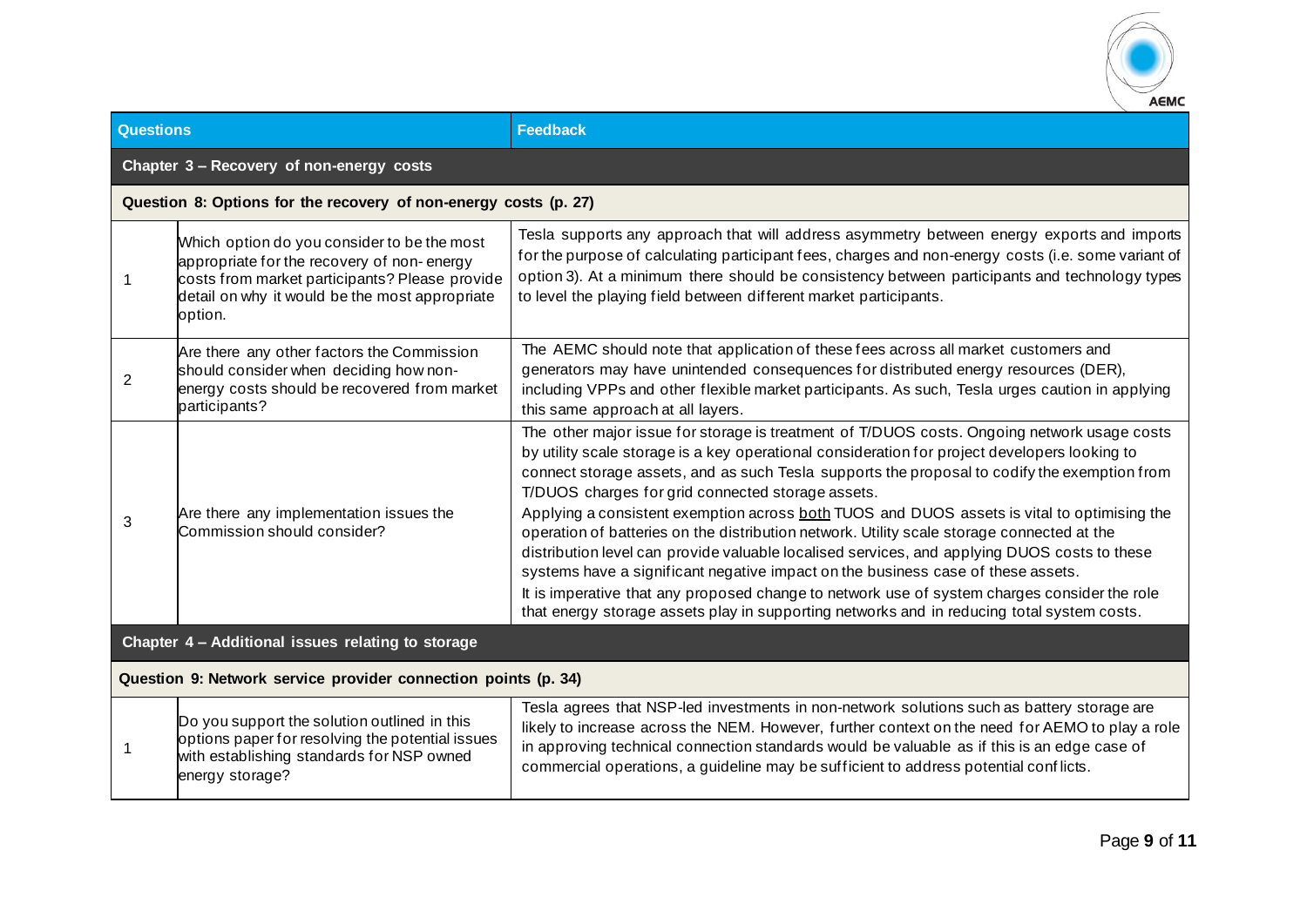

| <b>Questions</b> |                                                                                                                                                                                                | <b>Feedback</b>                                                                                                                                                                                                                                                                                                                                                                                                                                                                                                                                                                                                                                                                                                                                                                                                                                                                                                                                                                                                                                                                          |  |
|------------------|------------------------------------------------------------------------------------------------------------------------------------------------------------------------------------------------|------------------------------------------------------------------------------------------------------------------------------------------------------------------------------------------------------------------------------------------------------------------------------------------------------------------------------------------------------------------------------------------------------------------------------------------------------------------------------------------------------------------------------------------------------------------------------------------------------------------------------------------------------------------------------------------------------------------------------------------------------------------------------------------------------------------------------------------------------------------------------------------------------------------------------------------------------------------------------------------------------------------------------------------------------------------------------------------|--|
| 2                | If not, do you consider there to be other<br>potential solutions for resolving this issue?                                                                                                     | As per the AER's ring-fencing guidelines, NSPs would never be able to operate storage in the<br>market, and so most would likely have a lease agreement with a third-party who could act as the<br>connection applicant (as per the existing arrangements for NSP-owned storage projects to<br>date).<br>In the scenario where there is no market facing operations, the storage capacity would not be<br>participating in the same way as other market generators and loads, and therefore would not<br>need the same negotiated connection processes between two discrete parties - instead the<br>storage facility would essentially become a network asset in the same way traditional poles and<br>wires act to serve an identified network need.<br>In the edge case where the same battery asset is leased to a third party without defined<br>capacity limits - more detail on potential guidelines supporting the connection application<br>process would be helpful in providing transparency and independence to the process.                                                 |  |
|                  | Question 10: DC coupled systems (p. 38)                                                                                                                                                        |                                                                                                                                                                                                                                                                                                                                                                                                                                                                                                                                                                                                                                                                                                                                                                                                                                                                                                                                                                                                                                                                                          |  |
|                  | What capital, operational or efficiency benefits<br>do DC-coupled systems provide participants<br>and the NEM as a whole, and how might these<br>benefits help consumers in line with the NEO? | Tesla strongly supports further consideration for the integration of DC-coupled systems – noting<br>the efficiency benefits provided to renewable generation projects and the wider grid. This<br>includes reduced capital investment, grid connection, deployment and operating costs - in direct<br>contribution to the long-term interest of consumers. A long-term, fit-for-purpose market<br>framework to support reliability and system security will necessarily rely on the capabilities of all<br>types and configurations of fast-response and flexible resources, including both AC and DC-<br>coupled systems. Efficient registration, participation and incentive mechanisms for all<br>technology types are therefore critical to support the effective operation of the power system<br>and are in the long-term interests of consumers.<br>For context, globally there is already increasing uptake of DC-coupled systems (at all scales)<br>and so we expect the NEM to also include both AC and DC-coupling over time, provided<br>practical barriers can be overcome. |  |